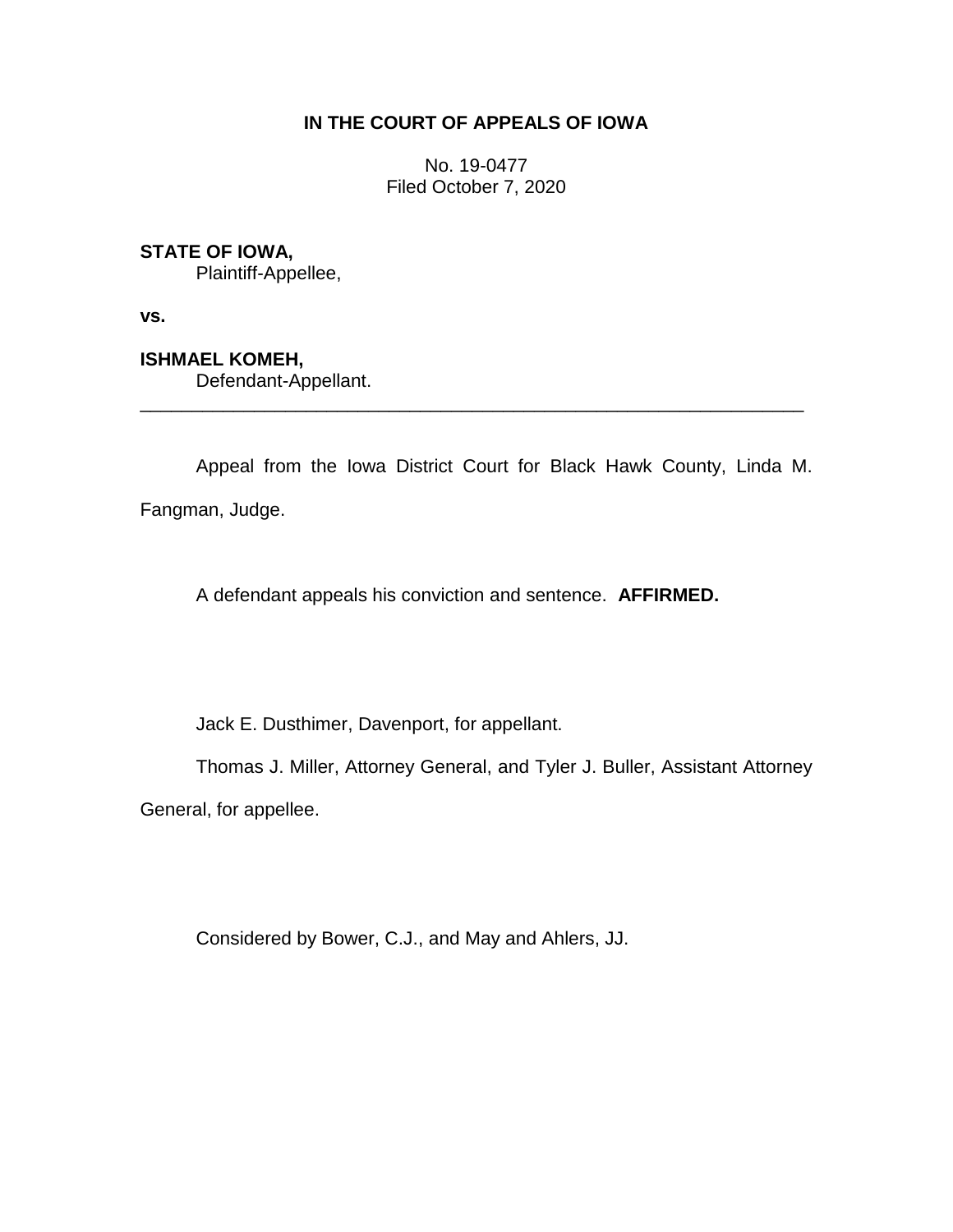## **BOWER, Chief Judge.**

 $\overline{a}$ 

Ishmael Komeh appeals his convictions for assault causing serious injury, possession of a firearm as a felon, and domestic abuse assault. He claims trial counsel provided ineffective assistance, asserts inconsistent jury verdicts should have resulted in a new trial or dismissal of a charge, challenges the restitution provision, and claims the sentencing court abused its discretion in imposing consecutive sentences. We affirm.

## **I. Background Facts & Proceedings**

On August 19, 2017, Komeh's girlfriend ended their relationship. Komeh went to her house, where they argued and Komeh assaulted her. Komeh then had an altercation with one of her family members. During the fight, the combatants struggled over a gun and the family member was shot, causing serious injury.

Komeh was charged with willful injury causing serious injury, possession of a firearm as a felon, carrying weapons, and assault domestic abuse causing bodily injury. At the conclusion of trial on December 7, 2018, a jury convicted Komeh of assault causing serious injury, possession of a firearm as a felon, and domestic abuse assault. 1

At a separate habitual offender hearing, Komeh admitted to prior felony convictions. His status as a habitual offender trebled his sentences for assault causing serious injury and possession of a firearm as a felon from five years to fifteen years each, with a three-year mandatory minimum. At his sentencing hearing, the court ordered Komeh's sentences to run consecutively.

<sup>&</sup>lt;sup>1</sup> The jury found Komeh not guilty of carrying weapons. The assault and domesticabuse-assault convictions are lesser-included offenses of the charged crimes.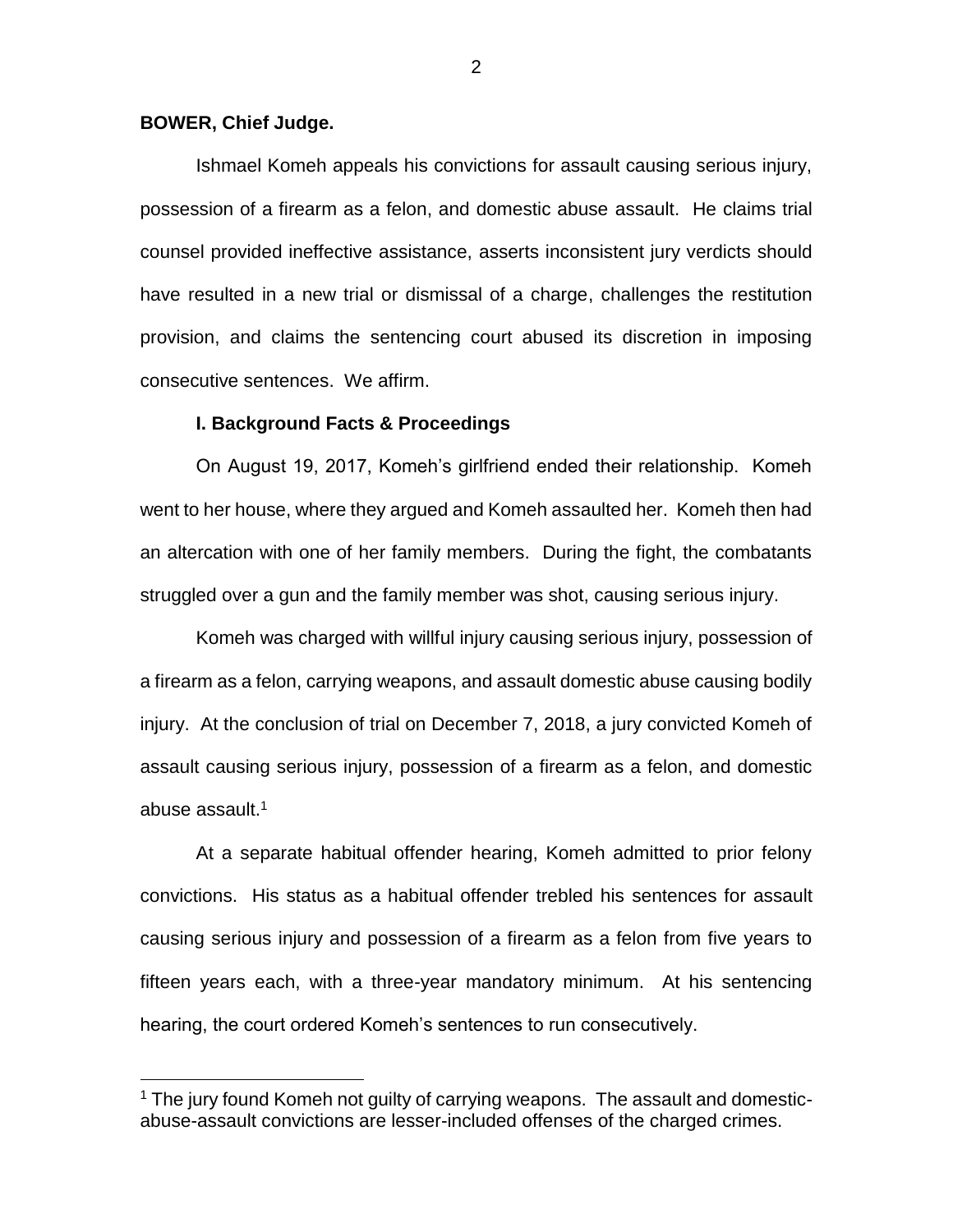Komeh appeals his conviction and sentences. He claims (1) trial counsel provided ineffective assistance concerning a jury instruction, (2) the jury verdicts were inconsistent and the court should have granted Komeh a new trial, (3) the sentencing court failed to make a determination of his reasonable ability to pay before ordering restitution, and (4) the sentencing court abused its discretion in imposing consecutive sentences.

### **II. Standards of Review**

 $\overline{a}$ 

"If the record is adequate, we review [a] claim of ineffective assistance for failing to object to the marshaling jury instruction de novo."<sup>2</sup> *State v. Kuhse*, 937 N.W.2d 622, 627 (Iowa 2020).

"The consequence of a potentially inconsistent jury verdict is a question of law . . . ." *State v. Merrett*, 842 N.W.2d 266, 272 (Iowa 2014). Because the legal consistency of the verdicts has constitutional implications, our review is de novo. *See id.; State v. Halstead*, 791 N.W.2d 805, 807 (Iowa 2010).

"We review restitution orders for correction of errors at law. In doing so, '[w]e determine whether the court's findings lack substantial evidentiary support, or whether the court has not properly applied the law.'" *State v. Gross*, 935 N.W.2d 695, 698 (Iowa 2019) (quoting *State v. Albright*, 925 N.W.2d 144, 158 (Iowa 2019)).

 $2$  The Iowa Code no longer permits direct-appeal claims of ineffective assistance of counsel, but this change does not apply to judgments entered before July 1, 2019. *Kuhse*, 937 N.W.2d at 627. Komeh's judgment and sentence were entered before July 1, 2019, so we are not foreclosed from considering his ineffectiveassistance claim. *See id.*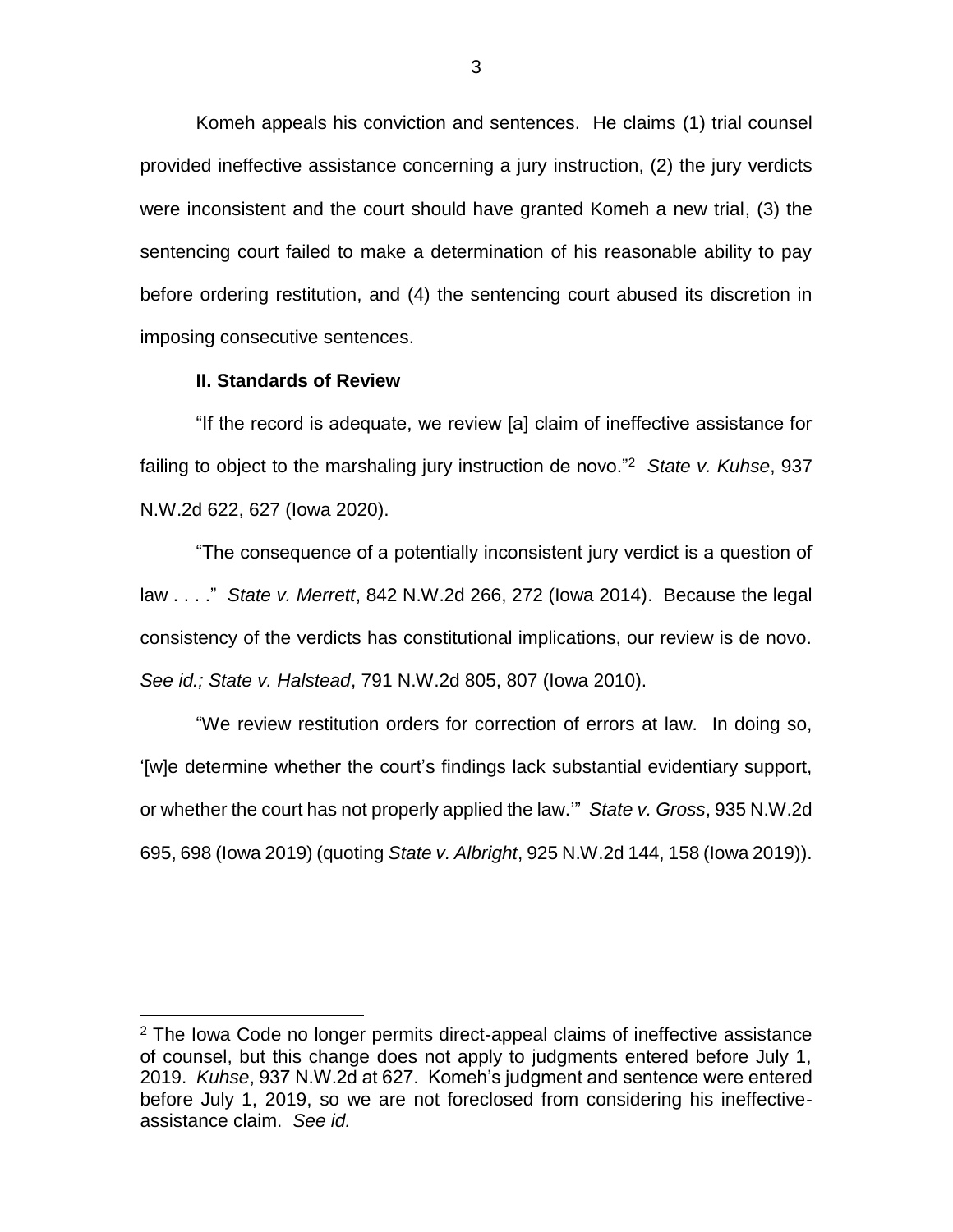If a sentence is within the statutory limits, we review a district court's sentencing decision for an abuse of discretion. *State v. Seats*, 865 N.W.2d 545, 552 (Iowa 2015).

#### **III. Analysis**

**A. Ineffective assistance of counsel.**Komeh claims trial counsel was ineffective in not objecting to the marshalling instruction on the assault charge to request a definition of justification. "In order to support a claim of ineffective assistance of counsel, a defendant must show (1) that counsel failed to perform an essential duty and (2) that prejudice resulted." *Kuhse*, 937 N.W.2d at 628. "We ordinarily preserve [ineffective-assistance] claims for postconviction relief proceedings." *State v. Clay*, 824 N.W.2d 488, 494 (Iowa 2012). "That is particularly true where the challenged actions of counsel implicate trial tactics or strategy which might be explained in a record fully developed to address those issues." *Id.* (citation omitted). "We will resolve the claims on direct appeal only when the record is adequate." *Id.*

Here, we preserve the ineffective-assistance claim for postconviction relief proceedings, "where an adequate record of the claim can be developed and the attorney charged with providing ineffective assistance may have an opportunity to respond to defendant's claims." *State v. Biddle*, 652 N.W.2d 191, 203 (Iowa 2002).

**B. Inconsistent verdicts.** Komeh asserts the jury's verdicts finding him guilty of felon in possession of a firearm and not guilty of carrying weapons are inconsistent. "[I]nconsistent verdicts on multiple counts in the same trial do not ordinarily taint the validity of a verdict of guilt. Such inconsistencies may result from the jury's exercise of its power of leniency." *State v. Fintel*, 689 N.W.2d 95,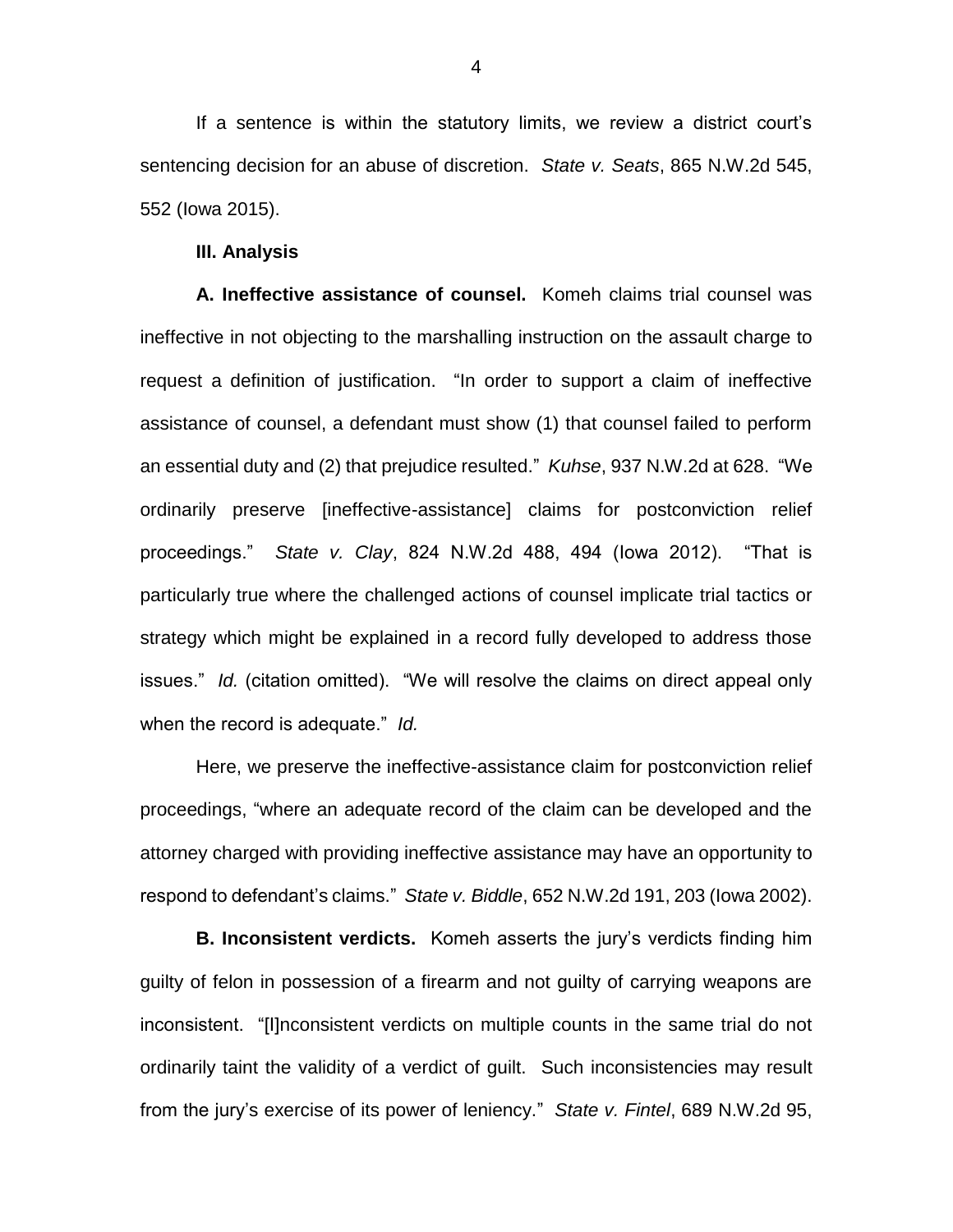100–01 (Iowa 2004) (citation omitted). "If jury verdicts are to be examined for

inconsistency, the test to be applied is whether the verdict is so logically and legally

inconsistent as to be irreconcilable within the context of the case." *Id.* at 101;

*accord Merrett*, 842 N.W.2d at 275–76.

Komeh first raised the issue of inconsistent verdicts in a post-trial motion for

new trial and judgment of acquittal despite the verdict. The district court gave a

thorough analysis on this issue at the sentencing hearing.

So first, looking at instruction No. 24 of our instructions, that is possession of a firearm as a felon. And I agree with [defense counsel]; we're really only talking about element No. 1 as it pertains to both of these counts because element No. 2 for both of these counts were really not contested. So as we look at element No. 1 of possession of a firearm as a felon, it requires that the defendant knowingly possessed or had under his dominion and control a firearm.

It's important to note that there is a specific instruction for possession which is instruction No. 26. A person who possesses something is a person who has direct physical control over a thing on his person is in actual possession of it. It's also important to note that possession can be sole possession, but it can also be joint possession meaning two people could possess the same item at the same time. Or that the person had it under their dominion and control. And dominion and control can mean ownership or it can mean the power or authority to manage its use.

Now, in this particular case we are aided by the fact that the jury found Mr. Komeh guilty of assault causing serious injury. So the guilty verdict in Count I tells us that the jury found that Mr. Komeh was the shooter in this particular case. They found that he inflicted the injury on [the family member victim]. For him to have inflicted that injury on [the victim], which was a gunshot wound, that means Mr. Komeh had to have had control of the gun.

You'll note possession of a firearm as a felon does not require you to own the gun. It does not require you to have control over it for any length of time. It's somebody who has direct physical control over a thing on his person or has the power to manage its use. So if we look solely at Count II, possession of a firearm as a felon, the jury could have believed it was [the victim's] gun and that [the victim] brought it to the fight but that Mr. Komeh had it under his control and in his possession when he shot [the victim]. That could be one theory. Another theory could be that, again, it may have been [the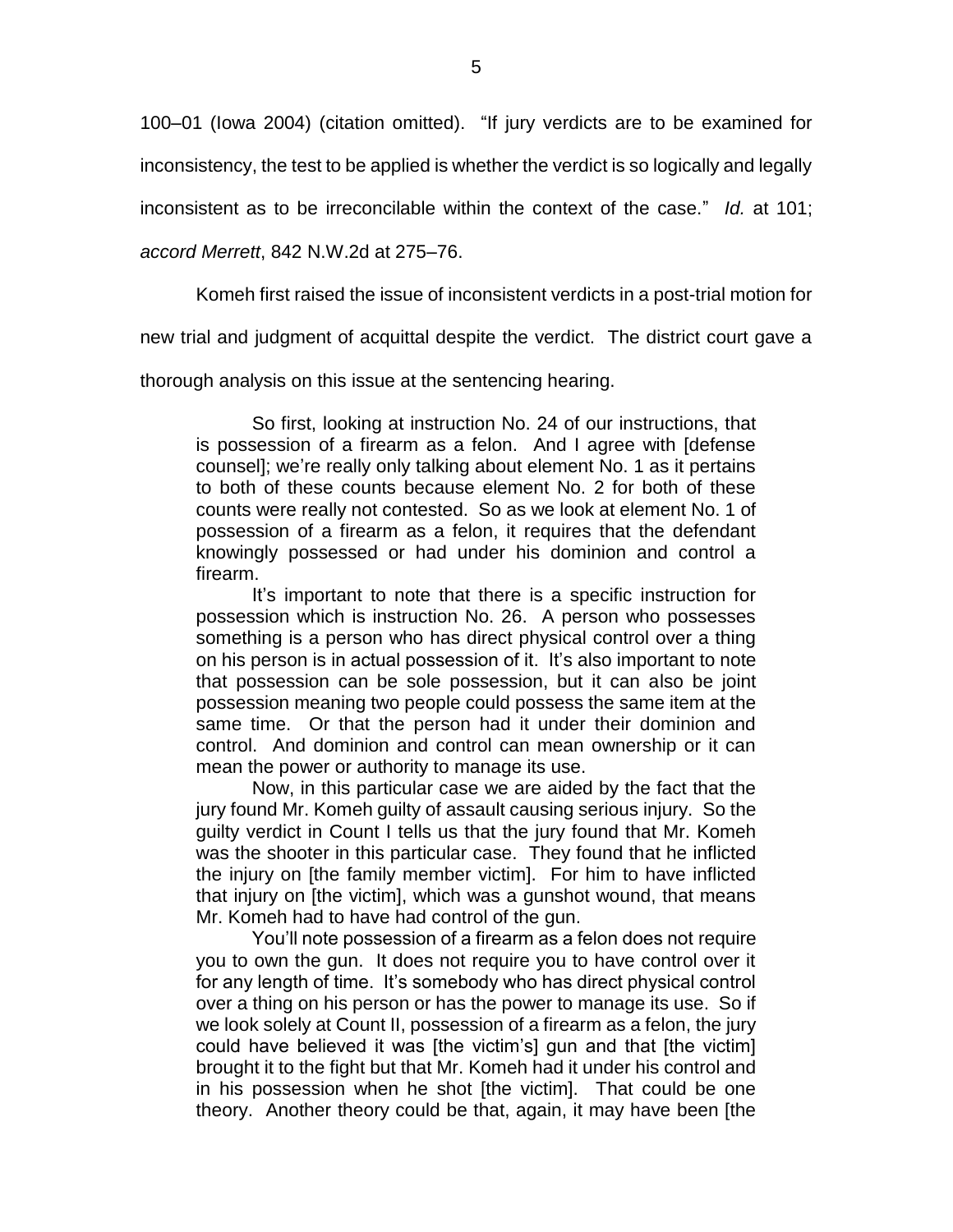victim's] gun but the jury found that they had joint possession over the gun.

When we switch then to instruction No. 29 which is carrying weapons, element 1 says the defendant was armed. And again, you have to remember that we had a definition of what it means to go armed, and that's instruction No. 30. And that definition means that the defendant would be aware of the weapon and it was in a place where it was readily accessible to the defendant.

So again, the jury may have believed it was [the victim's] gun or they may just have determined that it wasn't proven beyond a reasonable doubt that the defendant actually brought the gun to the fight. Just because it's not his as far as ownership or just because he didn't bring the gun does not mean that he can['t] later possess it when he uses it to shoot [the victim]. So in looking at that, I'm not saying that is what the jury did because I don't think it's in our power or not under our authority to make a juror come in and explain why they reached it; but when you look at the actual evidence of this particular case, there is evidence that the jury could believe—and obviously did believe—that Mr. Komeh was the shooter without them having to believe that he brought the gun to the fight.

And for those reasons the court finds that it's not an inconsistent verdict but, rather, an example of when we tell the jury that they are to look at each charge individually, that they are to decide each charge individually, and that they are not to conclude guilt or innocence on any one particular charge because they've already found guilt or innocence on another charge.

This particular case is actually an example of the jury following those instructions and holding the State to their burden of proof for each and every element. So I don't find based on the actual elements and the definitions in these instructions that it is an inconsistent verdict.

We agree with the district court's analysis. The verdict is not irreconcilably

inconsistent, and the trial court did not err in denying Komeh's motion for a new

trial or judgment of acquittal.

**C. Reasonable ability to pay.** Komeh claims the court ordered him to pay

restitution without conducting a reasonable-ability-to-pay analysis.

Iowa Code chapter 910 (2017) governs restitution. Some items of

restitution—including court costs and court-appointed attorney fees—can only be

ordered "to the extent the offender has the reasonable ability to pay." *Albright*, 925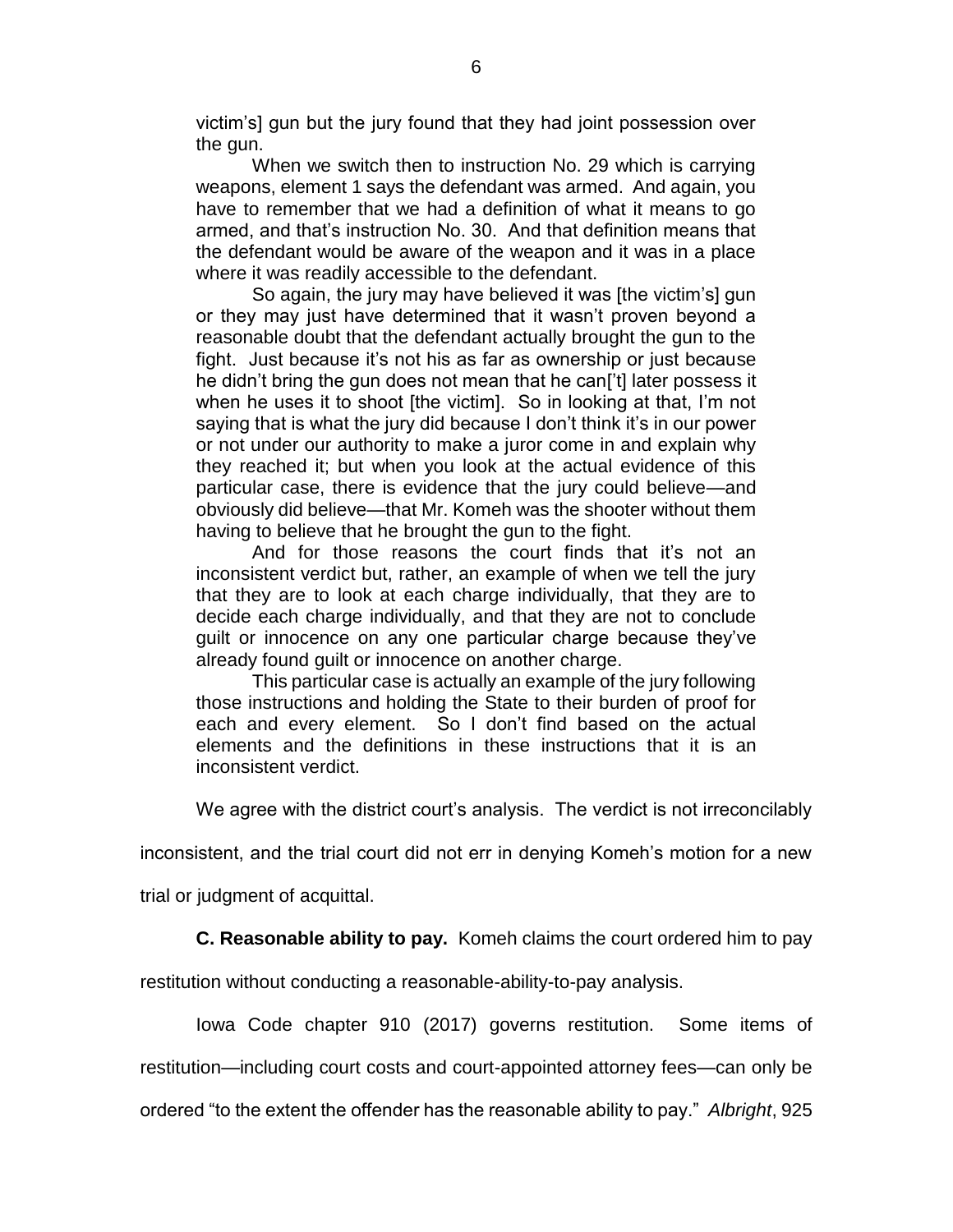N.W.2d at 159 (citing Iowa Code § 910.2(1)). Where the offender does not have the reasonable ability to pay, "the court may order community service in lieu of restitution." *Id.* "If the court cannot determine the full amount of restitution at the time of sentencing, 'the court shall issue a temporary order determining a reasonable amount for restitution identified up to that time.''' *Id.* at 160 (quoting Iowa Code § 910.3(2)).

"[A]ny temporary, permanent, or supplemental order regarding restitution is not appealable or enforceable until the court files its final order of restitution." *Id.* at 162. The final order of restitution cannot be entered "until all items of restitution are before the court." *Id.* Once it has that information, the court makes "an assessment as to the offender's reasonable ability to pay." *Id.*

Komeh's sentencing order did not include enforceable amounts of restitution, did not require immediate payment of restitution, and clearly noted the court costs and attorney fees were subject to a reasonable-ability-to-pay determination in the restitution plan of payment. No plan of restitution was in place when Komeh filed his appeal. *See State v. Haas*, 930 N.W.2d 699, 704 (Iowa 2019) ("It does not appear there was a plan of restitution in place when Haas filed her appeal, so 'the court is not required to consider the offender's reasonable ability to pay.'" (quoting *Albright*, 925 N.W.2d at 161)). The order required the reasonable-ability-to-pay analysis be completed when the restitution plan of payment was ordered. We affirm the restitution part of the sentencing order.

**D. Consecutive sentences.**Komeh asserts the district court abused its discretion in imposing consecutive sentences. He reasons that because his sentences were enhanced due to a habitual offender finding and because his

7